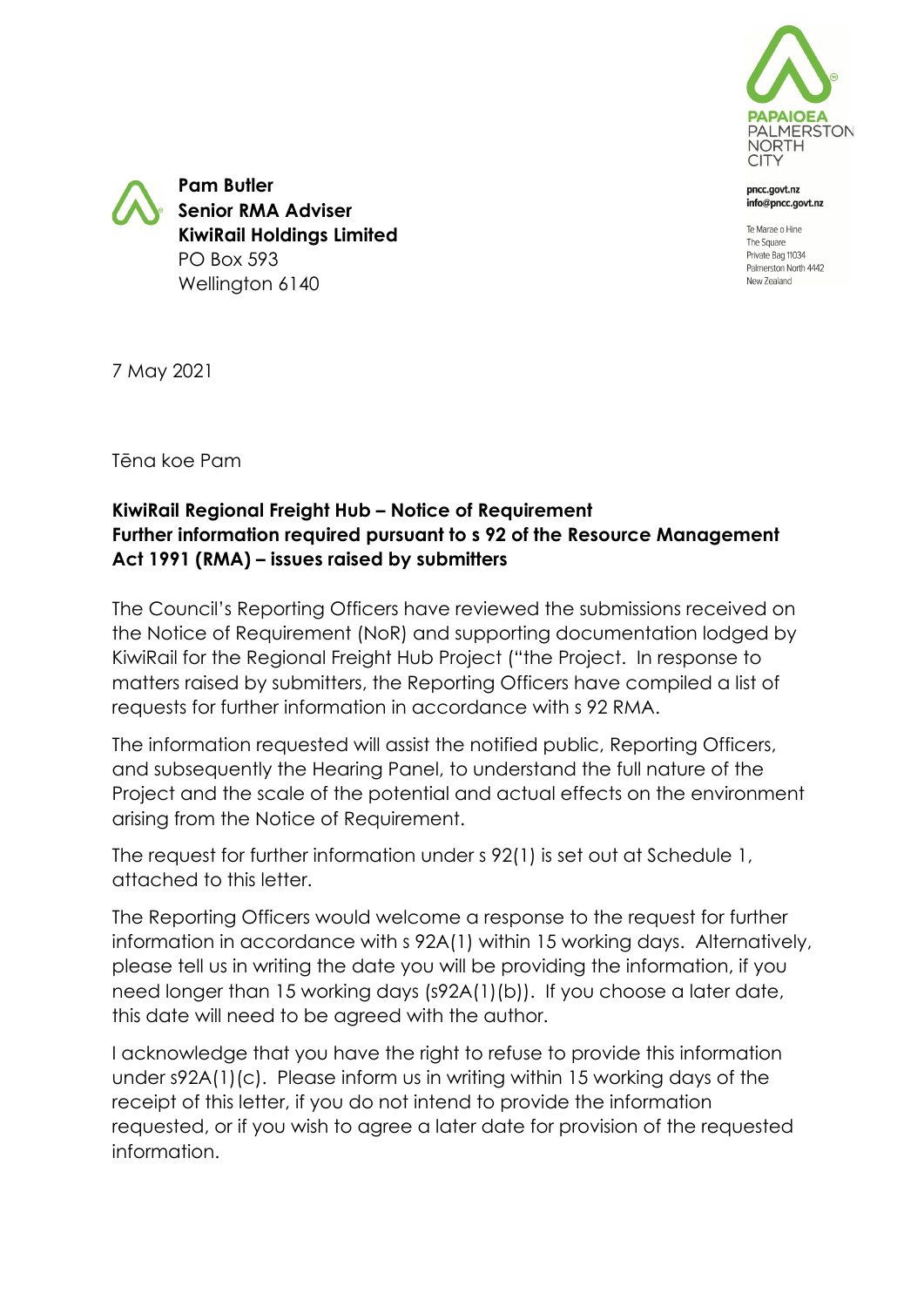If you have any questions about this letter, or would like to discuss it in more detail, please contact Anita Copplestone on **anita@kahuenviro.co.nz**.

Yours sincerely

**Anita Copplestone S42A Reporting Planner for the KiwiRail Regional Freight Hub Notice of Requirement** PALMERSTON NORTH CITY COUNCIL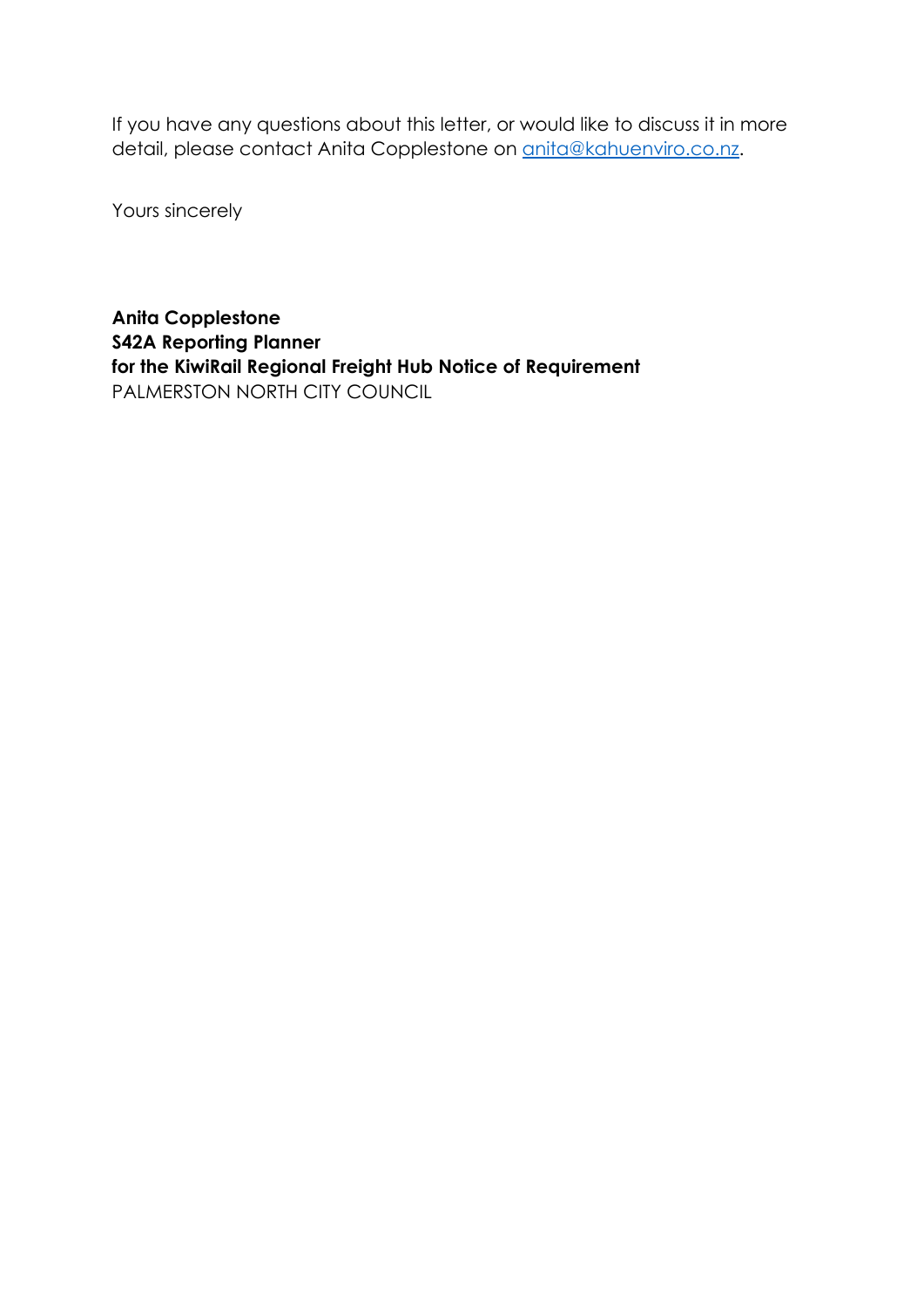# **Schedule 1**



# **Economic effects**

- *1. Please provide the modelling and associated input data and assumptions used to generate the economic impact estimates provided in Appendix A of Attachment 8a to KiwiRail's s92 response, including the modelling behind the forecast rail freight volumes that underpin the economic impacts.*
- *2. Please provide justification for the assumption that the introduction of longer trains would reduce operating costs by 10%, as stated in Appendix A of Attachment 8a to KiwiRail's s92 response.*
- *3. Appendix A, section 3 of Attachment 8a to the s92 response states that "the introduction of [longer trains] has only been considered at a conceptual level and for capacity reasons they may not be required until the latter half of the century, unless demand for rail increases faster than expected". We understand the modelling has assumed the benefits of longer trains will be realised from 2032. Please calculate the economic benefits based on 1500m long trains being introduced post 2050.*
- *4. Please provide estimated construction costs that inform the estimated economic impacts of construction provided in section 4 of Attachment 8b to KiwiRail's section 92 response.*
- *5. A figure of 1,000 jobs is cited on page 13 of Attachment 8b to KiwiRail's section 92 response. It is not clear what this relates to (e.g. whether this is the amount of jobs at the existing rail yard, at the new rail yard, or the expected difference between the two). To clarify, please provide the number of FTE's employed at the existing rail yard and an estimate of the number of FTE's expected to be employed at the new facility once fully operational.*

# **Rail Operations**

Chapter 1.3.1 of the Design, Construction, and Operation Report, states that the predicted increase in traffic between Auckland/ Hamilton and Palmerston North will be accommodated by increasing train lengths by 65% to 1,500 m. However, the AEE at chapter 10.3.1.1 notes that terminals connected to Palmerston North have restricted *capacity* to handle more than the existing 900-metre-long trains.

- *6. Please clarify and/or provide additional information regarding the design requirement to accommodate trains of 1,500 m in length, including:*
	- *a. whether there has been any planning to increase network capacity to accommodate trains longer than 900 m beyond the Palmerston North Terminal;*
	- *b. a rationale for why the requirement to accommodate trains 1,500 m long is reasonably necessary, in relation to the Project objectives.*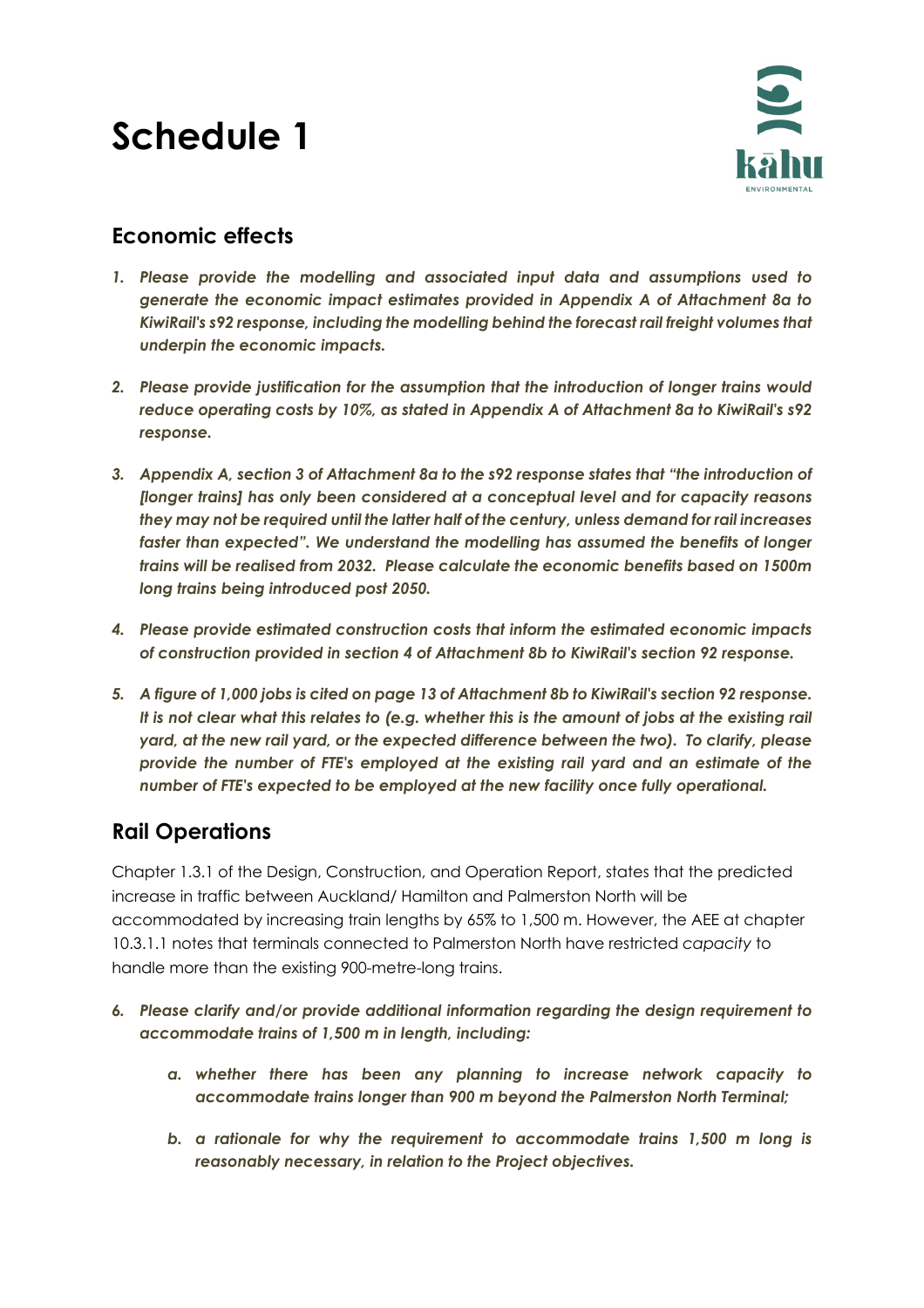*7. Has capacity modelling been carried out to confirm that the marshalling yard has the capacity to accomodate the future forecast operational needs of the Freight Hub? If not, when will this occur and how might this affect the arrangement of on-site facilities?*

#### **Transport and Traffic effects**

- *8. Please confirm whether or not the Freight Hub will impact on Council's delivery of the shared pathway between Bunnythorpe and Palmerston North, including the Council's committed timeframe for delivery of the shared path, and how any adverse effects will be mitigated.*
- *9. Please identify and demonstrate an option to maintain safe access to the Foodstuffs site via each of its driveways, taking into account the operational needs of site and the interaction of the accesses with the operation of the existing building. This needs to be understood in the context of the forecast changed traffic condition along the Roberts Line frontage to the site and the proximity of the site to Railway Road.*

## **Noise and vibration effects**

- *10. In response to the Ministry for Education's request [Submission 92], please provide further assessment of the potential noise effects arising from operational road traffic and maintenance of trains/carriages on Bunnythorpe school.*
- *11. Question 21 in the December s92 request sought noise measurements or predictions for shunting rolling stock (including the short term impulsive noise of the freight wagon couplings on small shunts). Attachment 7 of KiwiRail's s92 response states that no trains were observed being assembled, so sound levels are not available. Given the intended marshalling function of the Freight Hub, please monitor and model train assembly noise and advise whether any impact noise generated is likely to have an effect at night?*

# **Hydrogeological effects**

- *12. Submission 72 is concerned about potential effects on groundwater. Figure 5-9 in the AEE shows the location of a number of water bores within and near the designation extent. Will there be discharges to groundwater during earthworks, construction or operation of the Freight Hub which might affect:* 
	- *a. Water quality within potential receiving environments, e.g. surface water bodies or bores?*
	- *b. Compliance with the drinking water standards in the Resource Management (National Environmental Standards for Sources of Human Drinking Water) Regulations 2007?*
- *13. What, if any, regional council consents will be required for potential discharges to groundwater or to land where contaminants may enter groundwater?*
- 14. Given the proposed creation of impervious surfaces, stormwater collection and *management and the piping of existing waterways, please assess any potential effects of*